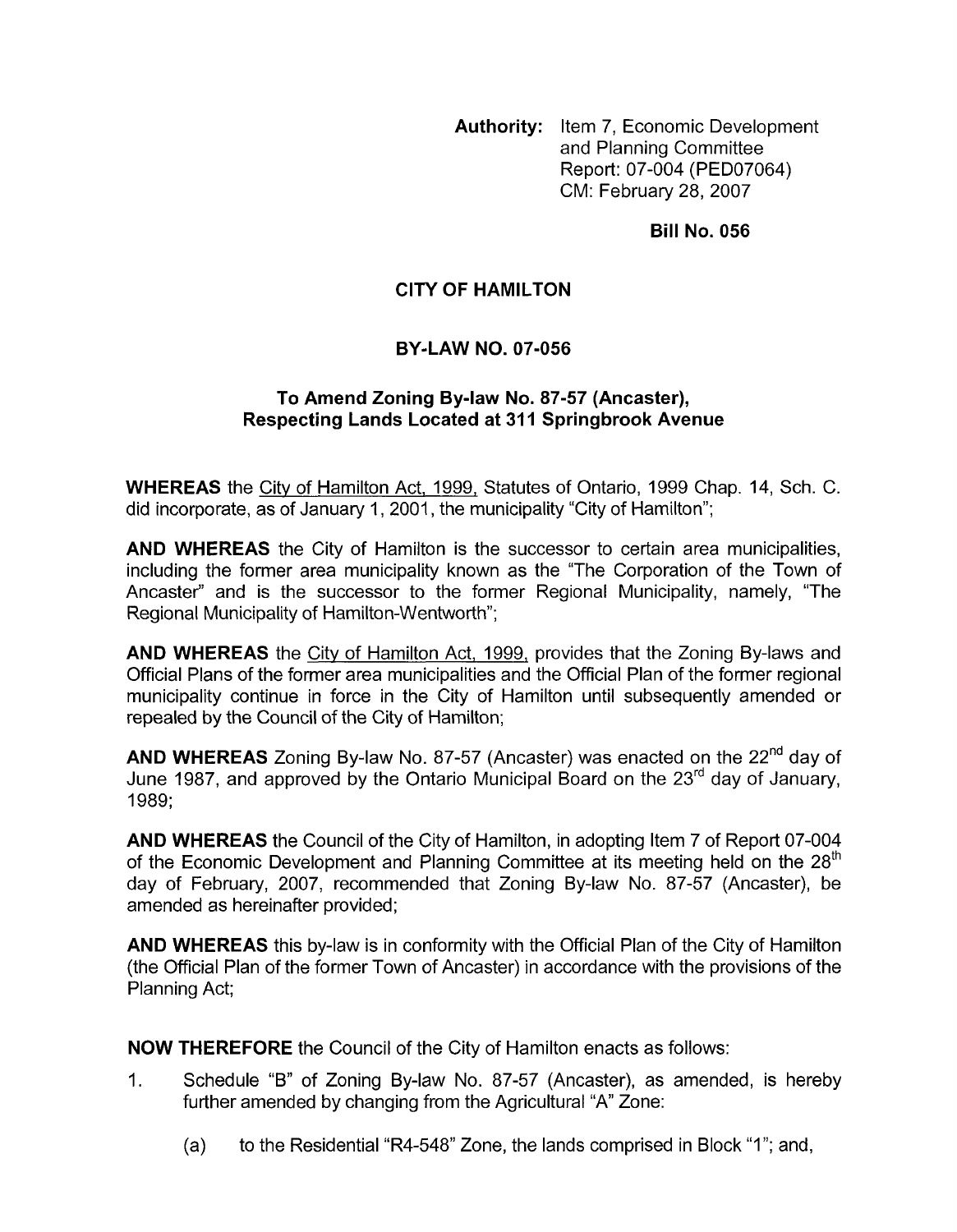(b) to the Residential "R4-557" Zone, the lands comprised in Block "2";

the extent and boundaries of which are shown on a plan hereto annexed as Schedule "A".

- 2. That Section 34: Exceptions of Zoning By-law No. 87-57 (Ancaster), as amended, is hereby further amended by adding the following subsections:
	- **R4-548** That notwithstanding the provisions of paragraphs (a), (c), (d) and (e)(ii) of Subsection 12.2 "Regulations" of Section 12: Residential "R4" Zone, and Schedule "C", the following special provisions shall apply to the lands zoned "R4-548":

#### Requlations

| (a) | Minimum Lot Area:                     | 370 square metres, except for a<br>corner lot, where the minimum lot<br>area shall be 500 square metres. |
|-----|---------------------------------------|----------------------------------------------------------------------------------------------------------|
| (b) | Maximum Lot Coverage:                 | 45 percent.                                                                                              |
| (c) | Minimum Front Yard:                   | 3.0 metres to the dwelling and<br>6.0 metres to a garage shall be<br>provided.                           |
| (d) | Minimum Side Yard:<br>$\mathcal{P}$ : | On a corner lot, the minimum<br>side yard abutting a street shall<br>be 3.0 metres.                      |

**R4-557** That notwithstanding the provisions of paragraphs (b), (c), and (d) of Subsection 12.2 "Regulations" of Section 12: Residential "R4" Zone, and Schedule "C", the following special provisions shall apply to the lands zoned "R4-549":

### Requlations:

- (a) Minimum Lot Frontage: 15 metres.
- (b) Maximum Lot Coverage: 45 percent
- (c) Minimum Front Yard: 6.0 metres.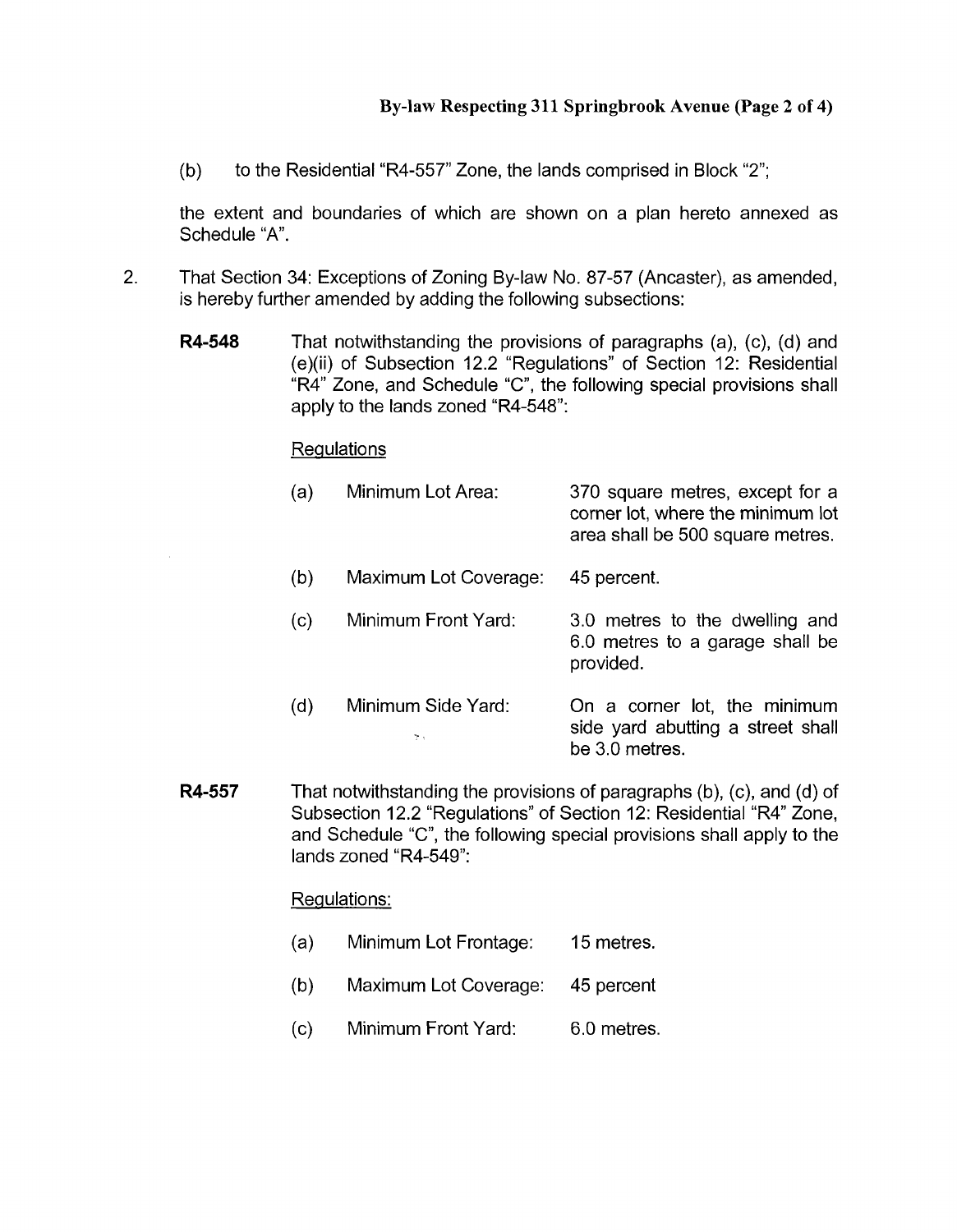- **3.** That the amending By-law be added to Map 1 of Schedule B of Ancaster Zoning By-law No. 87-57.
- **4.** The Clerk is hereby authorized and directed to proceed with the giving of notice of the passing of this by-law, in accordance with the Planninq Act.

PASSED and ENACTED this 28<sup>th</sup> day of February, 2007

)U

Fred Eisenberger Mayor **City Clerk** 

 $\mathscr K$ evin C. Christenson

ZAC-06-82